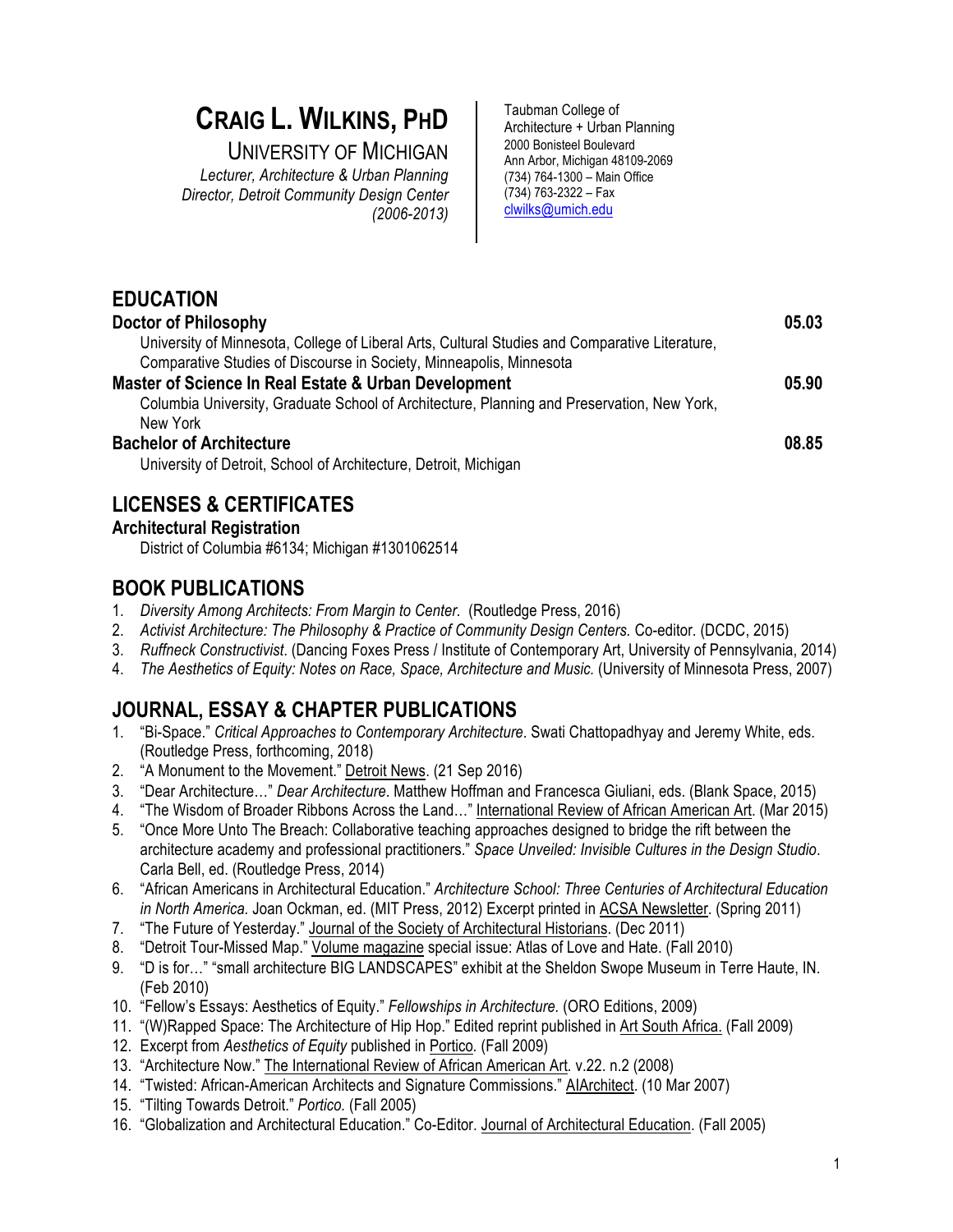- 17. "History of Southern University School of Architecture." *African American Architects: A Biographical Dictionary, 1865-1945*. Dreck Wilson and Wesley Henderson, Ph.D., ed. (Routledge Press, 2004)
- 18. "Brothers/Others: Gonna Paint the White House Black." *Revealing Male Bodies.* Nancy Tuana, et. al, ed. (Indiana University Press, 2002)
- 19. "Column said more about its author than its subject." Minneapolis Star Tribune*.* Saturday, September 28, 2002.
- 20. "Beyond the Pale: Architecture's Authorization of Class and Racial Bias." Part I, II and III. Blacklines. (Fall 2000, Winter & Spring 2001)
- 21. "(W)Rapped Space: The Architecture of Hip Hop." Journal of Architectural Education*.* (Fall 2000)
- 22. "The Space between Sight and Touch." Dichotomy: Journal of the University of Detroit School of Architecture*.*  v.13. (Spring 2000)
- 23. "Racial profiling denies basic right to move about freely." Minneapolis Star Tribune*.* (Jul 17, 1999)
- 24. "Art, Activism and Oppositionality." Book review. Public Art Review Journal*.* (Spring/Summer, 1999)
- 25. "A Hip Hop Park." Association of Collegiate Schools of Architecture Newsletter*.* (May 1998)
- 26. "A Style That Nobody Can Deal With: Notes from the Hip Hop Doo Bop Inn." International Review of African-American Art*.* Hampton Museum. (Spring 1995)
- 27. "Can't We All Just Get A Long...Island Iced Tea?" CITY: Issues of African American Urban Space*.* Graphika Design Publications, Los Angeles. (Fall 1994)
- 28. "ENDNOTES." Editorial. CITY: Issues of African American Urban Space*.* Graphika Design Publications, Los Angeles. (Fall 1994)

### **CONFERENCE PUBLICATIONS**

- 1. "Studio:DetroitHS" *Proceedings from the Association of Collegiate Schools of Architecture Annual Conference*  Washington, DC. (Mar 2009)
- 2. "The Ideology of Architectural Education? There Isn't One." *Proceedings from the Association of Collegiate Schools of Architecture Southeast Regional Conference.* Washington, DC. (Nov 1996)
- 3. "Interdisciplinary relationships and the relevance of architectural knowledge and practice." *Proceedings from the Association of Collegiate Schools of Architecture Annual Conference.* Washington, DC. (Mar 1995)
- 4. "Recognize the Voices: Establishing a cultural connection in beginning design studio." *Proceedings from the Association of Collegiate Schools of Architecture Annual Conference.* Washington, DC. (Mar 1994)
- 5. "In the muck and mire, how quickly we tire... Pedagogical paradigms built on sand." *Proceedings from the Association of Collegiate Schools of Architecture 10th Annual Beginning Design Conference.* Tulane University. (Mar 1993)

#### **NATIONAL & INTERNATIONAL PRESENTATIONS**

- 1. **360° of Heidelberg Conference**. "Reflections." Speaker. Detroit, MI. Oct 2018.
- 2. **Center for Architecture.** Close to the Edge: The Birth of Hip-Hop Architecture exhibit symposium. AIA New York, host. Panelist. Oct 2018.
- 3. **Smithsonian National Museum of African American History and Culture**. Shifting the Landscape: Black Architects and Planners, 1968 to Now symposium. "Holding Space: A Conversation with David Adjaye and Craig Wilkins." Washington, DC. Sep 2018.
- 4. **Local Initiatives Support Corporation.** Twin Cities LISC 30th Anniversary Celebration and Learning Summit. Minneapolis, MN. Keynote. Sep 2018.
- 5. **Expanding Architecture:** Critical Perspectives Acting from Within. Lund University. School of Architecture, Department of Architecture and Built Environment, host. Keynote. Mar 2018.
- 6. **Smithsonian Cooper-Hewitt National Design Museum National Design Awards panel.** Boston, Mar 2018.
- 7. **Architecture Lecture Series.** University of Detroit Mercy, School of Architecture. Feb. 2018.
- 8. **TEDxDetroit.** Charles H. Wright Museum of African American History. Detroit. Nov 2017.
- 9. **Parse Dialogues on Educational Exclusion.** Gothenburg University, Academy of Design and Crafts, Faculty of Fine, Applied and Performing Arts, host. Nov 2017.
- 10. **Smithsonian Cooper-Hewitt National Design Museum National Design Awards Salon.** NYC. Nov. 2017.
- 11. **Parsons The New School.** School of Design Strategies. Graduation address. May 2017.
- 12. **Remixing Hip Hop & Architecture.** South by Southwest Conference. Panelist. Mar 2017.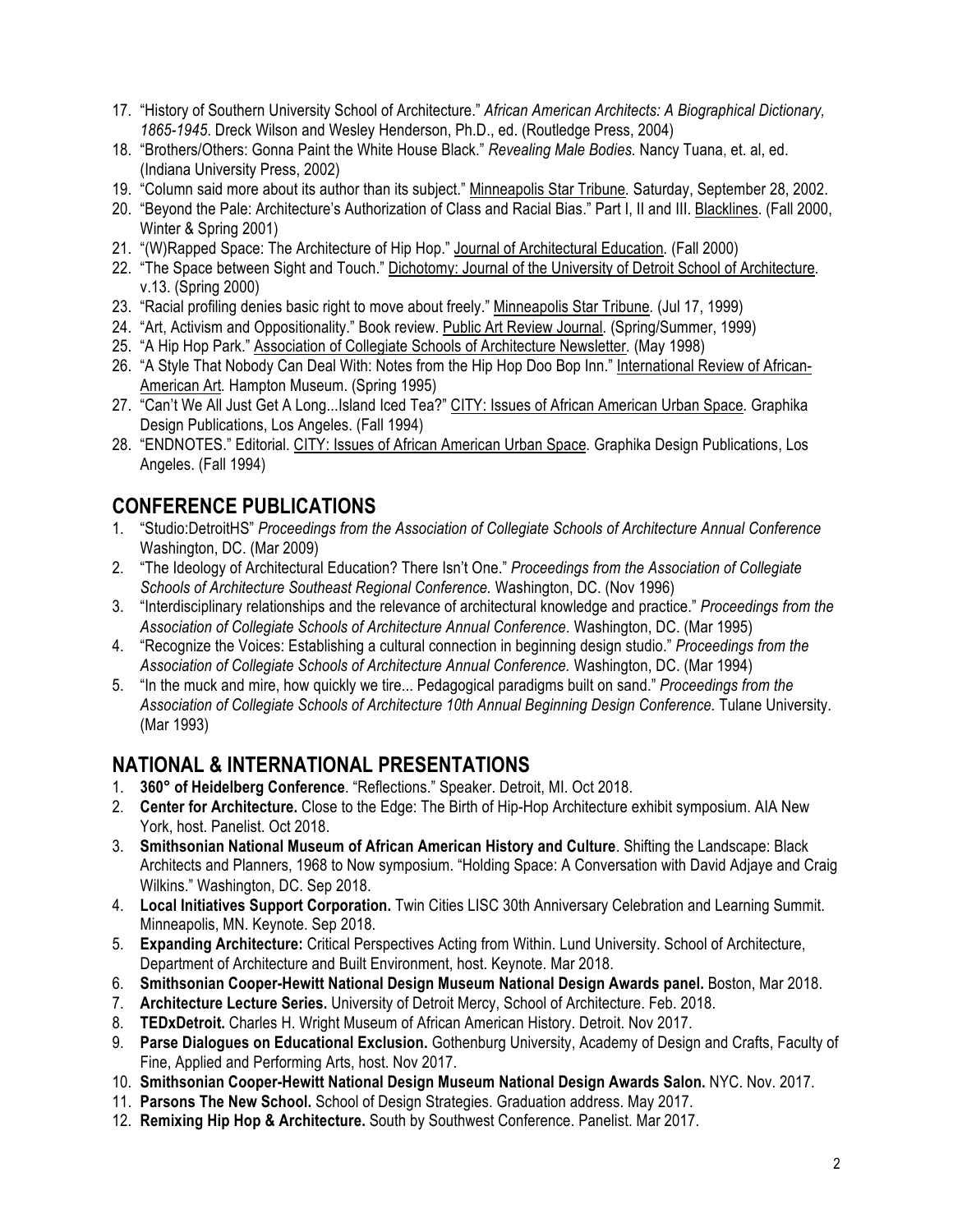- 13. **Alternative Art School Fair**. Pioneer Arts, host. Keynote. Nov 2016.
- 14. **Black in Design Satellite**. Louisiana State University School of Art & Design, host. Presenter. Feb 2016.
- 15. **MLK Symposium:** Agents of Change. University of Michigan. Taubman College of Architecture + Urban Planning, host. Panelist. Jan 2016.
- 16. **Black in Design Conference.** Harvard University Graduate School of Architecture, host. Presenter and panelist. Oct 2015.
- 17. **Ball State University College of Architecture.** Muncie, host. Invited. "Shrink/Rapped: Fabricating Progressive Practices In Regressive Environments" lecture. Sep 2015.
- 18. **Close to the Edge: Hip-Hop's Impact on Architecture**. Symposium. Syracuse University School of Architecture, host. Keynote presenter and speaker. Mar 2015.
- 19. **Politics, Culture, and Architecture** (Arch 442/544). University of New Mexico School of Architecture and Planning. Professor Michaele Pride; Visiting Assistant Professor David Schneider, host. Mar 2015.
- 20. **Architects of Hope** (Arch 498/598). Ball State University College of Architecture and Planning. Professor Wes Janz, host. Feb 2015.
- 21. **Open Relationship: Part of the Conversations With Iran Series**. Keynote. CultureHub. Recess Gallery, NYC, host. Nov 2014.
- 22. **Payton Symposium on Philanthropy**. Indiana University Purdue University Indianapolis. Presenter and panelist. Lilly Family School of Philanthropy, host. Oct 2014.
- 23. **Imagining Detroit**: a public debate and open speculation on a new urban imaginary. Metropolitan Observatory for Digital Culture and Representation, host. Invited. Sep 2012.
- 24. **AIA Pittsburgh Design Awards**. Juror. Sep 2012.
- 25. **Couched Constructions.** Indiana University Herron School of Art and Design. Invited. Bloomington, host. Feb 2012.
- 26. **Focus on Affordable Housing Initiative**. University of Miami Office of Civic and Community Engagement lecture series. Invited. Miami, host. Feb 2012.
- 27. **Detroit Design Festival: Unfold the City.** Design Roundtable. Detroit Creative Corridor Center, host. Sep 2011.
- 28. **Society of Architectural Historians Convention**. Keynote. New Orleans. Apr 2011.
- 29. **Kresge Art X Festival.** Ruin Porn symposium. Detroit Museum of Contemporary Art. Panelist. Apr 2011.
- 30. **Kresge Art X Festival**. "A Stronger Soul in a Finer Frame: The Autobiography of the African American Museum of History and Culture." N'Namdi Contemporary Art Gallery. Invited. Apr 2011.
- 31. **Black Studies in Art and Design Education**: Past Gains, Present Resistance, Future Challenges. Panelist. Parsons/The New School, host. Mar 2011.
- 32. **2011 International Year for People of African Descent.** "What Color is Space?" African and African American Studies. School of Social Transformation. Arizona State University, host. Invited. Jan 2011.
- 33. **SUPERFRONT LA** at the Pacific Design Center exhibit "Detroit: A Brooklyn Case Study" Juror for architectural competition and exhibition. Jan 2011.
- 34. **D-Tales.** Essay reading at the Detroit Institute of Arts. Oct 2010.
- 35. **Architecture for Change summit. "**Housing Class." Lecture and panel. University of Illinois Chicago, host. Sep 2010.
- 36. **Current Trends in Community Design.** Detroit. University of Detroit Mercy School of Architecture, host. Panelist. Jan 2010.
- 37. **lecturesHAA series.** Detroit. "Dancing about Architecture." Hamilton Anderson Associates, host. Invited. Dec 2009.
- 38. **Race & Architecture Series.** Washington, DC. Catholic University, host. Invited. Nov 2009.
- 39. **ACSA/NCAA Administrator's Conference.** St. Louis. Washington University, host. Moderator, "Community Design" panel. Nov 2009.
- 40. **Unspoken Borders 3rd Annual Conference.** Philadelphia. University of Pennsylvania, host. Invited. Apr 2009.
- 41. **Talk 20: On Edge.** Presented design work. University of Pennsylvania, host. Apr 2009.
- 42. **Association of Collegiate Schools of Architecture Annual Conference**. Special focus session on "Aesthetic Experience." Panelist. Portland, OR, host. Mar 2009.
- 43. **Association of Collegiate Schools of Architecture Annual Conference.** Presented the work of Studio:DetroitHS. Portland, OR, host. Mar 2009.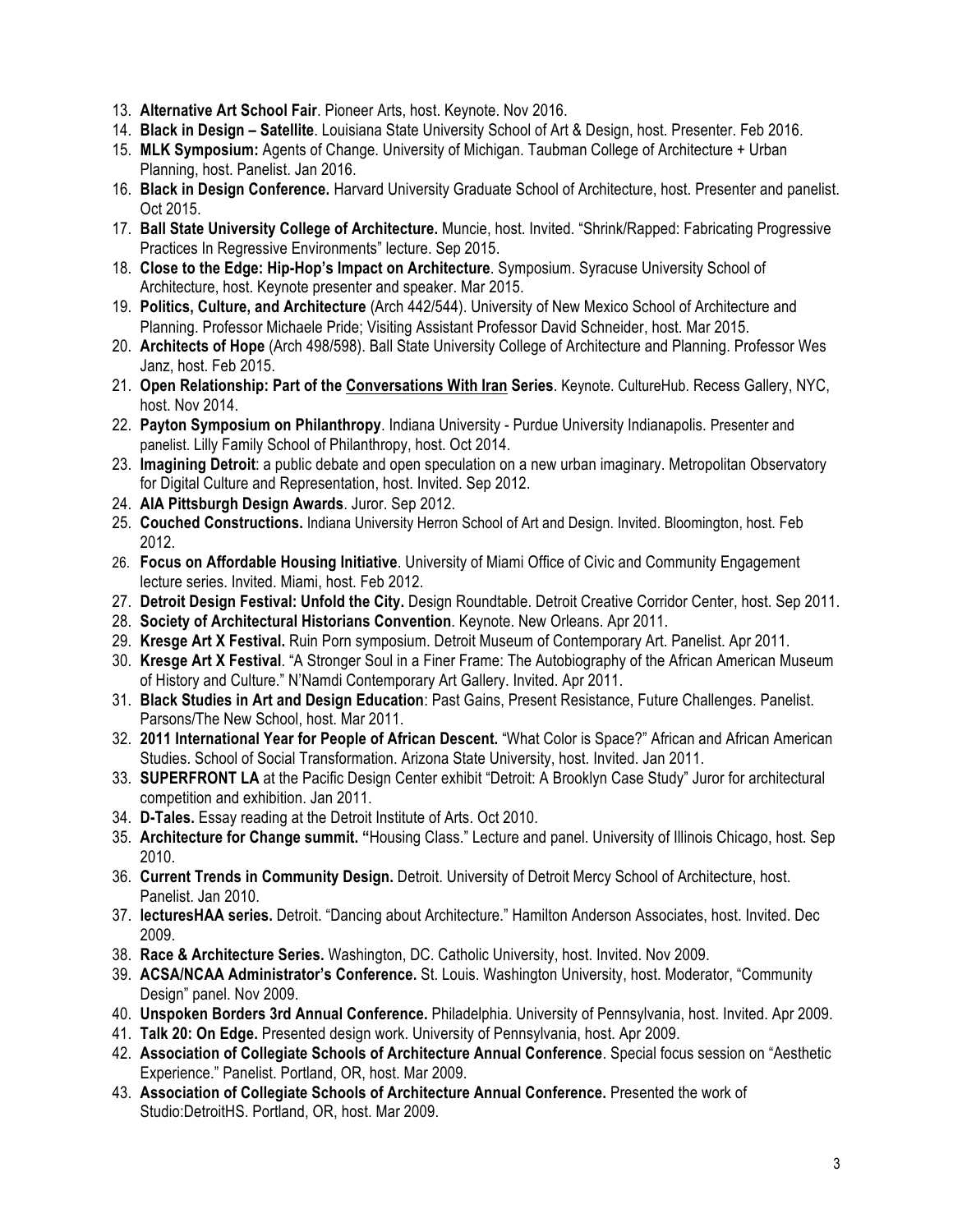- 44. **Transitions: Progressing Across a Shifting Cultural Landscape Conference.** Syracuse, NY. Syracuse University, host. Keynote. Feb 2009.
- 45. **Borders Downtown Bookstore.** Detroit, MI, host. Lecture & Book Signing. Aug 2008.
- 46. **Shaman Drum Bookstore.** Ann Arbor, MI, host. Lecture & Book Signing. Apr 2008.
- 47. **National Conference of Black Political Scientists.** Chicago. "Governance in Africa & the Diaspora: The Challenges of Leadership and the Promise and Limits of Electoral Politics" plenary. Mar 2008.
- 48. **Howard University.** Washington, DC. "Change or Flames." Invited. Feb 2008.
- 49. **IndiNOMA and Ball State University College of Architecture.** Indianapolis. Invited. "Positive Change" lecture. Jan 2008.
- 50. **25th Annual Architecture Students Conference.** University of Cape Town, host. Invited "In Between." Apr 2007.
- 51. **SFT-ArchitectureWorld annual convention.** Muster, Germany. Invited. "More jazz, salsa and hip-hop in the architecture." Mar 2007.
- 52. **Association of Collegiate Schools of Architecture Annual Conference.** Philadelphia. "Twisted: African American Architects and Signature Commissions." Mar 2007.
- 53. **Shrinking Cities Exhibition.** Detroit Museum of Contemporary Art & Cranbrook Art Museum, host. Speaker and panelist for the session "Symptom and Waste: Comments on uselessness in the fabric of the city." Mar 2007.
- 54. **National Association of African American Studies and Affiliates Annual Conference**. Baton Rouge. "Twisted: Signature Commissions and African American Architects." Mar 2007.
- 55. **Association of Collegiate Schools of Architecture International Conference**. Helsinki, Finland. Contribution and Confusion: Architecture and the Influence of Other Fields of Inquiry. Jul 2003.
- 56. **The Center for Ideas and Society.** University of California, Riverside, host. "De/Cipherin' Practices: Investigating the "Tragic Magic" of the Arts of Africa and its Diaspora. Department of Dance." Presenter and panelist. Apr 2003.
- 57. **Blacklines of Architecture, Inc.** Pratt Institute, Host. Architecture: Education, Theory and Practice Conference. Presenter and panelist. Oct 2000.
- 58. **Urban Futures 2000 International Conference.** University of Witwatersrand, host. Johannesburg, South Africa. Presenter and panelist. Jul 2000.
- 59. **Metropolitan Regional Design Center**. Washington University, host. "What's In a Plan?" Urban Design Conference. Presenter and panelist. Apr 2000.
- 60. **University of Minnesota College of Architecture and Landscape Architecture.** Minneapolis. Globalism and Architectural Education Symposium. Presenter and panelist. Apr 1999.
- 61. **Netherlands Architecture Institute**. Rotterdam, The Netherlands. Hip Hop Park project presentation. Aug 1998.
- 62. **Association of Collegiate Schools of Architecture Annual Conference**. Cleveland, OH. Hip Hop Park project presentation. Mar 1998.
- 63. **African American Alliance**. University of Wisconsin-River Falls, host. "Notes from the Doo Bop Hip Hop Inn: Architecture, Identity and Hip Hop Culture." Nov 1997.
- 64. **United States Attorney's Office, American Institute of Architects Minnesota, Office of Drug Policy and Violence Prevention State of Minnesota and the University of Minnesota College of Architecture and Landscape Architecture.** Minneapolis. Reducing Crime through Design Conference. Design workshop facilitator. Nov 1997.
- 65. **AIA / MN** conference presenter on the conclusions of the Education Summer Institute jointly sponsored by the AIA and the ACSA. Minneapolis. Nov 1997.
- 66. **Learning from the Mall of America Conference.** The design of consumer culture, public life and the Metropolis at the end of the century**.** Frederick R. Weisman Art Museum, host. Minneapolis. Session respondent on "Public Place/Private Space: Consumers, Citizens and Social Space." Nov 1997.
- 67. **American Studies Association National Convention.** Washington, DC. "African- Americans in Public Parks: The Poetics and Politics of Urban Spaces." Presentation/Panelist. Oct 1997.
- 68. **Third Ward Redevelopment Council.** Houston, TX. Community Design Workshop focusing on the redevelopment of Scott Street Corridor. Aug 1997.
- 69. **Temple Hoyne Buell Center for the Study of American Architecture.** Columbia University, host. "(W)Rapped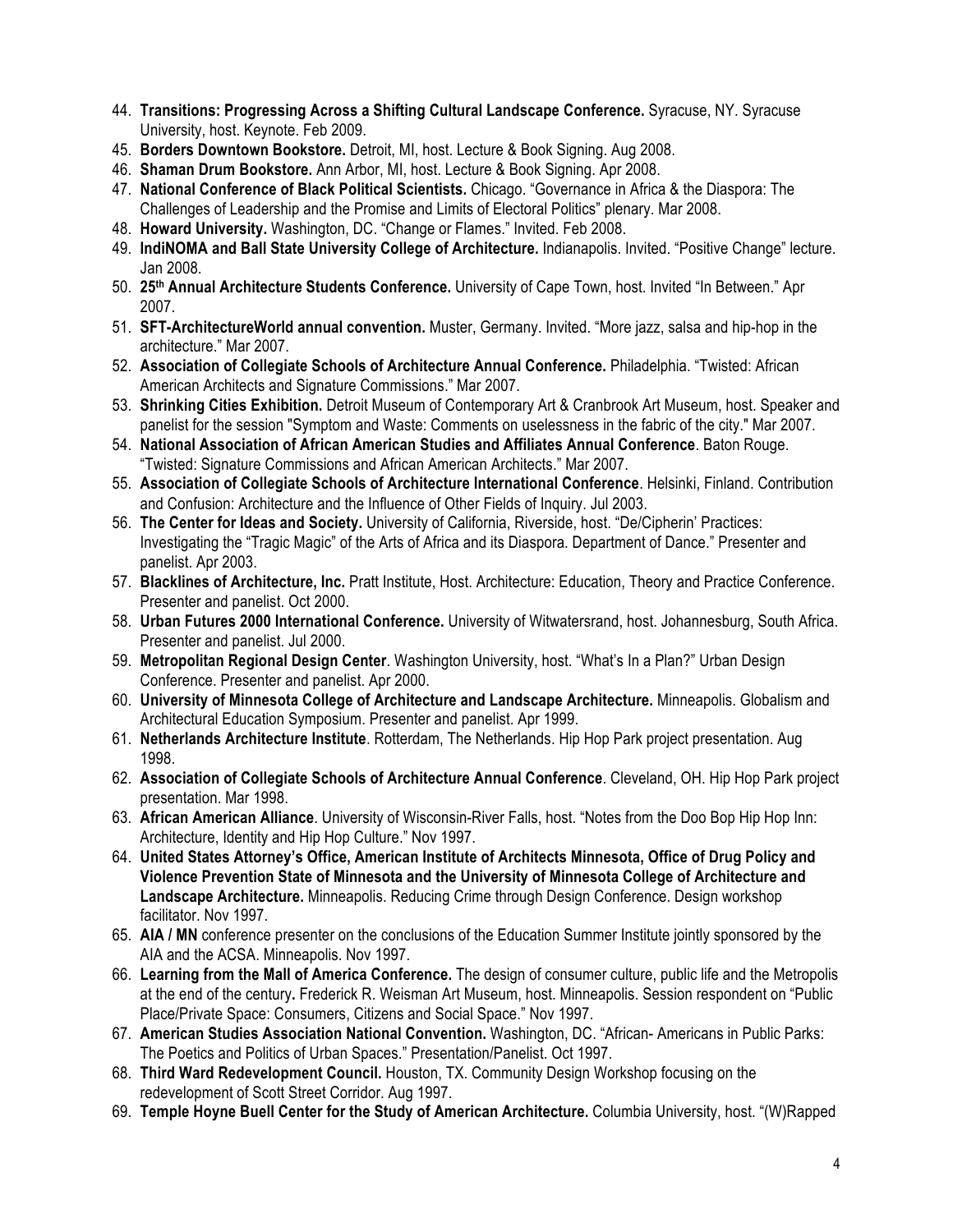Space: The Architecture of Hip Hop." May 1997.

- 70. **Negotiating Architectural Education Symposium.** University of Minnesota College of Architecture and Landscape Architecture, host. "The Ideology of Architectural Education." Apr 1997.
- 71. **Community Artists' Collective.** Houston, host. "Art, Architecture and Community Economic Revitalization." Presenter and panelist. Apr 1997.
- 72. **Theater of the Fraternity Museum Exhibition.** Frederick R. Weisman Art Museum, host. Public presentation and panel entitled "Men, Identity and Space" with author Robert Bly. Lecture entitled "Fraternity of the Fourth Circle: Notes on the Million Man March." Jan 1997.
- 73. **Association of Collegiate Schools of Architecture Southeast Regional Conference**. Tulane University, New Orleans, host. "The Ideology of Architectural Education? There Isn't One." Nov 1996.
- 74. **Association of Collegiate Schools of Architecture Midwest Regional Conference.** University of Detroit Mercy, host. "The Whiteness of Lockean Space: Rethinking the African American Spatial Paradigm." Nov 1996.
- 75. **Organization of Black Designers biannual conference.** Philadelphia. Student and Design Education panel. Oct 1996.
- 76. **Michigan African American Symposium.** Detroit City Council, Historic Designation Advisory Board, host. "Impact of Contemporary Culture on Historic Preservation." Sep 1996.
- 77. **Association of Collegiate Schools of Architecture Annual Conference.** Seattle. "Interdisciplinary relationships and the relevance of architectural knowledge and practice." Mar 1995.
- 78. **Organization of Black Designers biannual conference.** Chicago. "What is an African design aesthetic?" Panel discussion. Oct 1994.
- 79. **National Organization of Minority Architects Annual Convention.** Chicago. "The value of African-American architectural research." Panel discussion. Oct 1994.
- 80. **Association of Collegiate Schools of Architecture Annual Conference.** Montreal. "Recognize the Voices: Establishing a cultural connection in beginning design studio." Paper presented at a special session on new pedagogical directions in beginning design. Mar 1994.
- 81. **National Organization of Minority Architects Annual Convention.** New York City. "Architecture, International Education and Historically Black Colleges and Universities" Panel discussion on architectural education. Oct 1993.
- 82. **Association of Collegiate Schools of Architecture 10th annual Beginning Design Conference.** Tulane University, host. "In the muck and mire, how quickly we tire... Pedagogical paradigms built on sand." Mar 1993.
- 83. **KINSHIP symposium focusing on** *Communities.* Florida A&M University, host. "He who keeps the piece is asleep." Feb 1993.

### **PROFESSORIAL & PROFESSIONAL AWARDS & CERTIFICATES**

- ! Smithsonian Cooper-Hewitt National Design Award winner Design Mind, 2017
- ! Brush Creek Foundation Artist Residency, 2016
- **E** Dear Architecture Ideas Competition: First Place, 2015
- **E** Jentel Foundation Artist Residency, 2015
- **E** Hambidge Center Residency, Distinguished Fellow 2015
- **E** A' Design Silver Award: Social Design, 2014
- ! A' Design Runner Up Recognition: Street Furniture, 2014
- **E** American Academy of Arts & Letters nominee, 2014
- **E** Djerassi Artist Literary Residency, 2013
- **EXEDER** Anderson Center for Interdisciplinary Studies Literary Residency, 2012
- **E.** Harvard University Graduate School of Design Loeb Fellowship finalist, 2011
- **E** Kresge Literary Artist Fellow, 2010
- ! National Indie Excellence Award Winner Social Change: *The Aesthetics of Equity,* 2009
- ! National Indie Excellence Award Finalist Education/Academic: *The Aesthetics of Equity,* 2009
- ! Collaborative Practice Award from the Association of Collegiate Schools of Architecture (ACSA), 2008
- ! 100 Alumnus of Notable Achievement University of Minnesota College of Liberal Arts, 2008
- ! Nominated for a ACSA Creative Achievement Award: *The Aesthetics of Equity,* 2008
- ! Nominated for the Myers Center Outstanding Book Award: *The Aesthetics of Equity*, 2008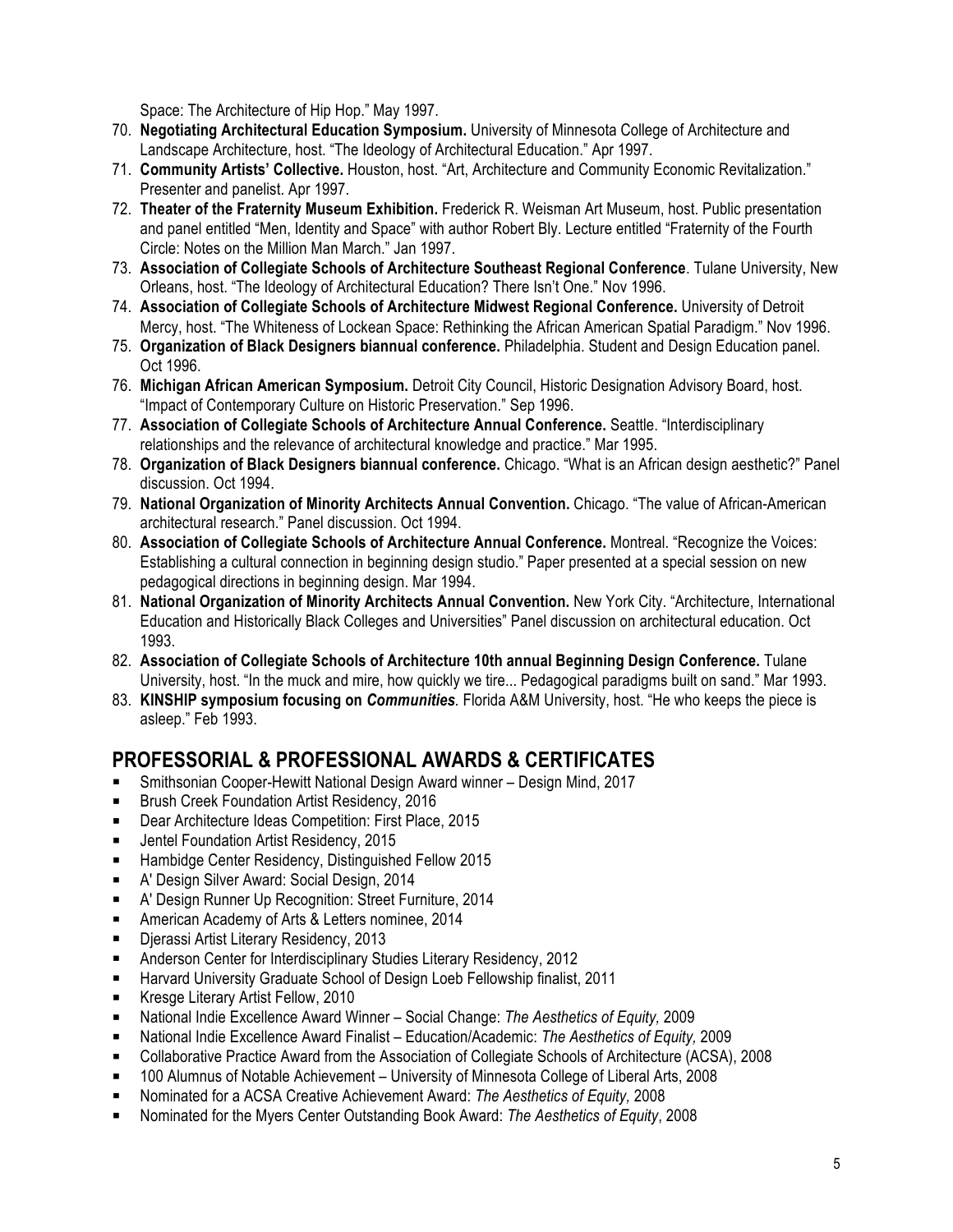- ! *The Aesthetics of Equity* recommended reading for AIA Diversity Plenary meeting. St. Louis, MO, 2008
- Montaigne Medal for best new writing *The Aesthetics of Equity,* 2008
- ! Letter of Recognition: Best course in major (Architecture) Graduating class. Office of the Executive Vice President and Provost. University of Minnesota, 2002
- ! Service Award: Topic Chair Design Culture, 89th ACSA Annual Meeting, 2001
- ! First Place Award Faculty Advisor Certificate: The National Center for Seniors' Housing Research, 2001
- **E** Doctoral Dissertation Research Fellow: University of Minnesota, 2000-2001
- ! Planning Committee. Givens Foundation. Minneapolis, MN. "Say It Loud: The Black Arts Movement" national museum exhibit, 1999-2000
- ! Certificate of Participation: National Council of Architectural Registration Boards (NCARB) Practice and Education Panel, 1999
- ! Teacher of the Year Certificate: College of Architecture and Landscape Architecture and College of Liberal Arts students, 1998
- ! Certificate Third International Masterclass: Netherlands Architectural Institute, Rotterdam, Netherlands, 1998
- ! Program Advisor. Walker Art Center. Minneapolis, Minnesota. "Modernisms @ the Millennium" public education program, 1998
- ! Excellent Professor Certificate: College of Architecture and Landscape Architecture and College of Liberal Arts students, 1997
- ! Certification. University of Minnesota. Office of the Vice President and Dean of Graduate Studies. Minneapolis, MN. Preparing Future Faculty national program, 1997
- **E** College Teacher of the Year: Architecture, Southern University, 1993

## **ACADEMIC REVIEWS**

#### **Juries**

- **Ball State University, Muncie**
- City College, New York
- Harvard University, Cambridge
- **E** Howard University, Washington DC
- **EXECUTE:** Lawrence Technical University, Southfield
- Louisiana State University, Baton Rouge
- **E** Miami University, Oxford
- **EXECUTE:** Parsons/The New School, New York
- **EXEC** Southern University, Baton Rouge
- Syracuse University, Syracuse
- **Tulane University, New Orleans**
- University of Cape Town, Cape Town
- **.** University of Detroit Mercy, Detroit
- University of Massachusetts, Amherst
- University of Minnesota, Minneapolis
- University of North Carolina-Charlotte
- **E** University of Wisconsin-Milwaukee
- **.** Washington University, St. Louis

#### **Scholarship**

- Reader for University of Virginia Press book proposal (2018)
- **E** Reader for Routledge Press book proposal (2017)
- **EXECT** Reader for ACSA annual conference paper submissions (2016)
- Reader for University of Virginia Press book proposal (2014)
- Reader for AARC annual conference paper submissions (2012)
- **E** Reader for Routledge Press book proposal (2012)
- Reader for ACSA annual conference paper submissions (2010)
- ! Review for UM Lecturers' Professional Development Grant Proposals (2010)
- ! Reader for "Life From The Inside: Perspectives on Social Sustainability and Interior Architecture" manuscript. Curtin University of Technology, Canada (2010)
- ! Reader for "Noise Orders: Jazz, Improvisation, and Architecture" manuscript (2004)

#### **PROFESSIONAL REVIEWS**

- Djerrasi Residency Jury (2015)
- ! AIA Pittsburgh Awards Jury (2012)
- ! AIA Memphis Awards Jury (2001)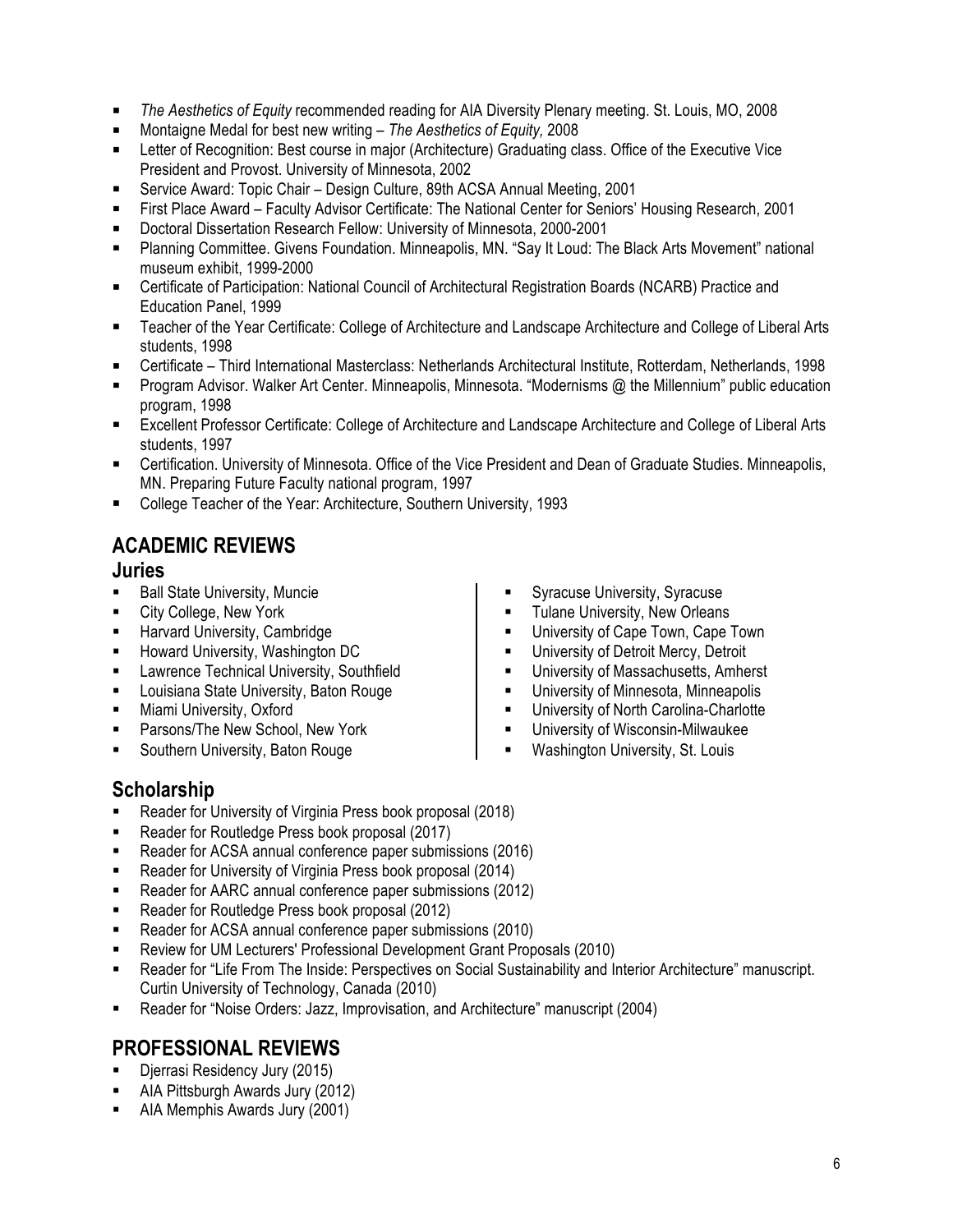# **ACADEMIC APPOINTMENTS**

- Association of Collegiate Schools of Architecture Journal of Architectural Education Editorial Board
- Association of Collegiate Schools of Architecture Newsletter of the American Association of Collegiate Schools of Architecture Co-Editor
- ! Association of Collegiate Schools of Architecture Annual Conference Design Sessions Chair. Mar 2001
- Southern University School of Architecture Faculty Search Committee Chair
- ! Southern University School of Architecture First Year Design Curriculum Revision Committee Chair
- ! Southern University School of Architecture *ARCH-I-TEXT:* The Newsletter of the Southern University School of Architecture Editorial Board
- ! Southern University School of Architecture National Organization of Minority Architectural Students (NOMAS) Advisor
- ! Southern University Center for Learning, Teaching Effectiveness and Research at Southern University Advisory Council member

#### **PROFESSIONAL APPOINTMENTS**

- ! Twin Cities Local Initiatives Support Corporation (LISC) Advisory Committee
- ! Commercial Corridors Institute Steering Committee
- **E** Upper Mississippi Redevelopment Critical Area Plan Commission
- **EXECT:** City of Minneapolis Zoning Board of Adjustments Commissioner
- ! City of Minneapolis Empowerment Zone Implementation Committee and Physical Development Subcommittee
- ! University of Minnesota Twin Cities Campus Master Plan Committee
- ! University of Minnesota Gateway Plaza Design Advisory Committee
- ! University of Minnesota Alumni Foundation Gateway Architectural Selection Committee

#### **EXHIBITS**

- ! "Close to the Edge: The Birth of Hip-Hop Architecture." AIANY Center for Architecture. (Oct 2018 Jan 2019)
- ! "Now What?! Advocacy, Activism & Alliances in American Architecture Since 1968." Sheila C. Johnson Design Center, Parsons School of Design. (11-27 April 2018)
- ! A' Design Exhibition. Museum of Design, Como, Italy (Aug 2014); Chengdu, China (Oct 2014)
- ! "A Cultural Innovation: Hip Hop Inspired Architecture and Arts." AIA Convention, Chicago (Jun 2014); Detroit Design Festival, Detroit (Sep 2014)
- **Detroit Design Festival, Detroit (Sep 2013)**
- 1<sup>st</sup> Biannual Kresge Art X Festival. N'Namdi Contemporary Art Gallery, Detroit (April 2011)
- ! "Scattered Light", Art of This Gallery, Minneapolis (May 2010)
- ! "small architecture BIG LANDSCAPES", Sheldon Swope Museum, Terre Haute (April 2010)
- ! Curated a traveling exhibit featuring African-American architecture students' designs. Opened AIA Convention Los Angeles (May 1994)
- ! National competition for the design of an African-American Cultural Center. Chicago Athenaeum (Aug 1993)

### **ARTICLES ABOUT WORK**

- 1. Editor. "Cooper Hewitt Honors National Design Award Winners at Gala." Metropolis. (20 Oct 2017)
- 2. Louis Aguilar. "Smithsonian honors Detroiter as 'visionary design mind'." Detroit News. (19 Oct 2017)
- 3. Patrick Lynch. "MASS Design Group, Deborah Berke Partners Win 2017 Cooper Hewitt Design Awards." ArchDaily. (8 May 2017)
- 4. Justine Testado. "More of the notable 2017 Cooper Hewitt National Design Award recipients." Archinet. (8 May 2017)
- 5. "Cooper Hewitt Announces 2017 National Design Award Winners." Dexigner (8 May 2017)
- 6. Kelsey Campbell-Dollaghan. "Apple Pioneer Hartmut Esslinger Wins The Nation's Top Design Award." Fast Company. (5 May 2017)
- 7. Maurice Cherry. Revision Path. Podcast Episode 191: Interview with Craig Wilkins. (17 May 2017)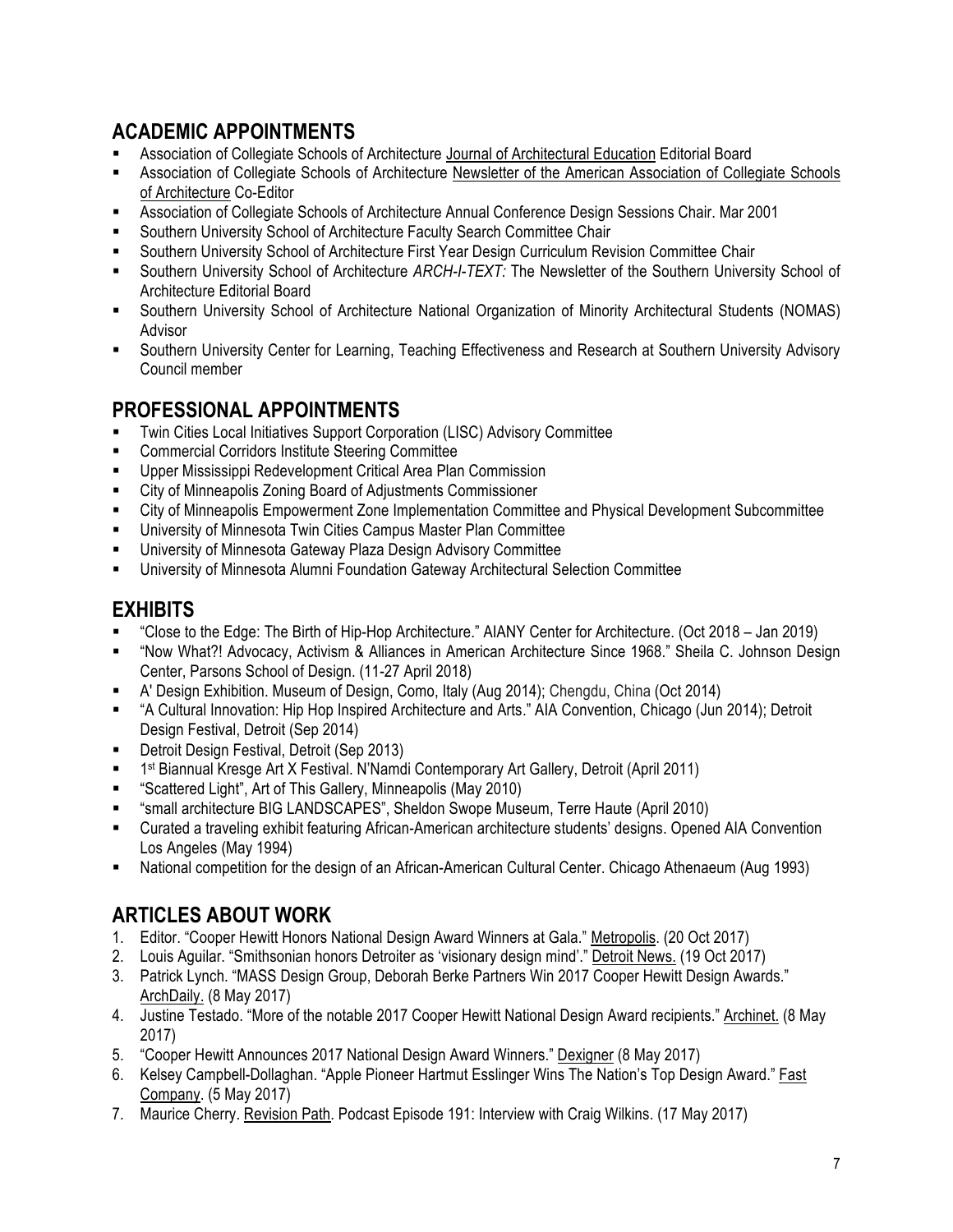- 8. "Smithsonian Announces the 2017 Cooper-Hewitt National Design Awards." Smithsonian Cooper-Hewitt National Design Museum. (5 May 2017)
- 9. Finn MacLeod. "Dear Architecture: Letters on Love, Apologies and Gratuitous Selfies." ArchDaily. (10 Dec 2015)
- 10. Sabrina Santos. "Blank Space Announces Winners of 'Dear Architecture' Letter Competition." ArchDaily. (22 Sep 2015)
- 11. Justine Testado. "'Dear Architecture' winners write fictional letters addressing real problems in the field." Archinet. (16 Sep 16 2015)
- 12. Brentin Mock. "There Are No Urban Design Courses on Race and Justice, So We Made Our Own Syllabus." The Atlantic. (14 May 2015)
- 13. John Metcalfe. "These Detroit Bus Stop Benches Are Made From Demolished Homes." The Atlantic. (15 April 2014)
- 14. John Metcalfe. "These Detroit Bus Stop Benches Are Made From Demolished Homes." MSN.com News
- 15. Matt Hickman. "Doors salvaged from demolished Detroit houses reborn as artsy bus stop benches." Mother Nature Network. (17 April 2014)
- 16. Rachel Pincus. "Local artists use old doors for good in this urban revitalization effort." PSFK. (17 April 2014)
- 17. Abby Phillip. "A Detroit designer wants to convert the doors of abandoned homes into colorful, creative bus stops." Washington Post. (17 April 2014)
- 18. "Detroit's Bus Stops: Repurposed Doors Salvaged from Demolished Houses." sumo.my.com (a leading boutique sustainability consultancy based in Kuala Lumpur, Malaysia) (18 April 2014)
- 19. "Hip Bus Stop Benches in Detroit Are Built from Demolished Houses." DeadlineDetroit (21 April 2014)
- 20. Patrick McNamara. "The Door Stops Project Brings Stylish, Effective, Recycled Seating To Detroit Bus Stops." HellYeahDetroit. (22 April 2014)
- 21. Adele Peters. "These Makeshift Detroit Bus Shelters Are Recycled From Abandoned Houses." Fast Company. (23 April 2014)
- 22. Kristine Lofgren. "Gorgeous Detroit Bus Shelters Made of Materials From Abandoned Homes." Inhabit. (24 April 2014)
- 23. Editor. "Door Stops (Seating For Transit Riders Design) " World Design Consortium.
- 24. Editor. "Award Winning Door Stops Seating For Transit Riders." Day of Design Magazine. (2014)
- 25. Courtney Subramanian. "From Trash to Transit: Detroit's Innovative Uses for Demolished Homes." NationSwell. (28 April 2014)
- 26. Kirk Pinho. "Students aim to spruce up park with building for restaurant." Crain's Detroit. (2 March 2014)
- 27. Anna Hider. "Will These Delightfully Tacky Benches Convince Detroit Citizens to Take the Bus?" Roadtrippers Daily. (5 June 2014)
- 28. Alyson Wyers. "Recycled Door Bus Stops." Trendhunters. (5 June 2014)
- 29. Editor. "In The News." The University Record. (2 Dec 2013)
- 30. Jim Lynch. "Grant lets artists give Detroit bus shelters a makeover." Detroit News. (25 Nov 2013)

#### **Additional Print Editions**

- 31. Sacramento Bee. (5 Dec 2013)
- 32. Miami Herald. (5 Dec 2013)
- 33. Houston Chronicle. (5 Dec 2013)

#### **Online Editions**

- 34. The Alpena News, MI. (5 Dec 2013)
- 35. The Iron Mountain Daily News, MI. (5 Dec 2013)
- 36. The Daily Press, Escanaba, MI. (5 Dec 2013)
- 37. Intelligencer Journal / Lancaster New Era, PA. (5 Dec 2013)
- 38. Lexington Herald-Leader, KY. (5 Dec 2013)
- 39. Biloxi-Gulfport and Mississippi Gulf Coast Sun Herald. (5 Dec 2013)
- 40. The Republic. Columbus, IN. (5 Dec 2013)
- 41. The State. ColumbusSC. (5 Dec 2013)
- 42. News Daily. (5 Dec 2013)
- 43. wn.com. (5 Dec 2013)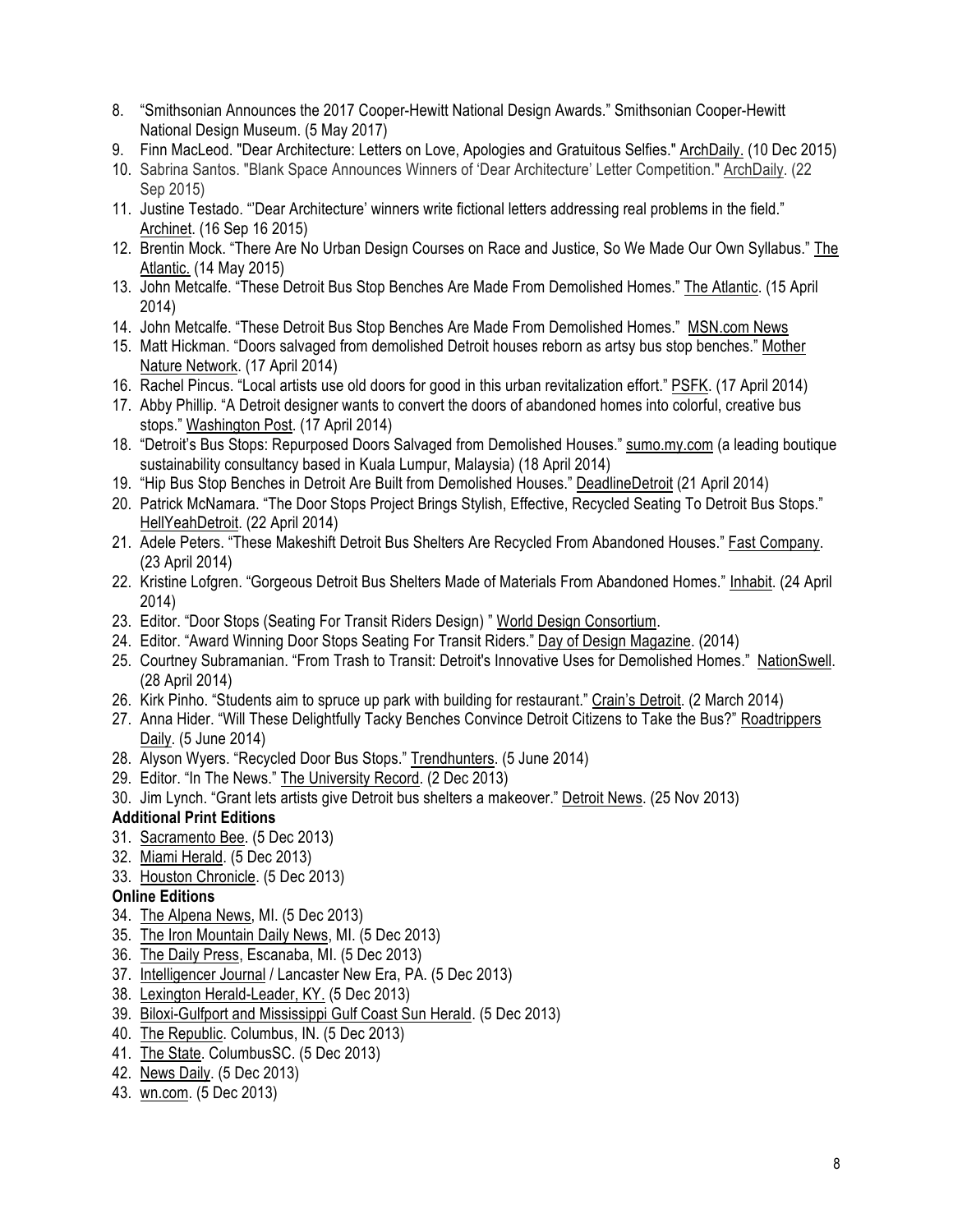#### **News Services postings**

- 44. KOIN.com, Portland, OR
- 45. KSN.com, Wichita, KS
- 46. CBS42.com, Birmingham, AL
- 47. WDTN.com, Moraine, OH
- 48. WTNH.com, New Haven, CT
- 49. FOX10tv.com, Topeka, KS
- 50. WLNS-TV.com, Lansing/Jackson
- 51. Ruth Nerhaugen. "Writers, artists close out residency season." The Republican Eagle. (3 Oct 2012) p.11A.
- 52. Hilde Heynen. "Remix". Unite. (March 2012)
- 53. C.C. Sullivan. "Hip-hop architecture goes global." SmartPlanet. (23 Aug 2012)
- 54. Dennis Archambault. "Hip Hop Meets Architecture: In the work of U-M Detroit Design Center Prof." Reprint: Blacklines of Design. (July 2012)
- 55. Cynthia Hammond. "Reflection on This Year's Plenary." Society of Architectural Historians: SAH Communities Blog. (2011)
- 56. "Art X Detroit: Creating Experiences to Propel the City Forward." Detroit Lives. (11 Apr 2011)
- 57. W. Ian Bourland. "Conference Considers Dearth of African-American Artists, Designers". Chronicle of Higher Education. (30 Mar 2011)
- 58. Travis Wright. "Meet the fellows: 18 Detroit composers, authors and performers reap rewards in Kresge program." Metro Times. (30 Jun 2010)
- 59. Sherri Welch. "Kresge Foundation awards fellowships to 18 local artists and writers." Crain's Detroit. (30 Jun 2010)
- 60. Mark Stryker. Kresge grants go to local artists." Detroit Free Press. (30 Jun 2010)
- 61. "Kresge names grant recipients." Detroit News. (30 Jun 2010)
- 62. "Festival to spotlight work of artists recognized by Kresge Foundation." Detroit News. (24 Jul 2010)
- 63. News. "Kresge Foundation Announces 2010 Fellowships." ArtForum. (30 Jun 2010)
- 64. News. "Kresge Foundation Awards 18 Detroit-Area Artists \$25,000 Each." ArtForum. (8 Jul 2010)
- 65. Melissa Dittmer. "Craig Wilkins Post Lecture Discussion." Detroit Regeneration Strategy, Events, Lectures. (1 Jan 2010) RougeHAA. Online.
- 66. Michelle Cater Rashi. 'Building Blocks: 'Center' could lay foundation for architecture school." Piedmont Business Journal. (23-29 Oct 2009) p.12-13.
- 67. Reprint: Dennis Archambault. "Hip Hop Meets Architecture in Detroit Design Center." Design421. (28 May 2009) Excerpt from *Aesthetics of Equity* published in Portico*.* (Fall 09)
- 68. Editor. "Craig L. Wilkins." *Fellowships in Architecture.* (ORO Editions, 2009)
- 69. Editor. "Faculty Member Craig Wilkins Awarded National Endowment for the Arts 2009 Access to Artistic Excellence for Studio:DetroitHS." College News website*.* College of Architecture + Urban Planning. University of Michigan. (Fall 2009)
- 70. Richard E. Lloyd. "Book Review: Reaching Outside The Box." Cyberhood. (Jan 08)
- 71. Editor. "Book Review: Aesthetics of Equity." Reference & Research Book News (Feb 08)
- 72. Ali Modarres. "Book Review: Aesthetics of Equity." Cities. 26. (Dec 08)
- 73. Dru McKeown. "Book Review: Aesthetics of Equity." TOI studio blog. (26 Oct 2009)
- 74. Dennis Archambault. "Hip Hop Meets Architecture in the Work of U-M Detroit Design Center Prof." Model D. (12 May 2009)
- 75. Association of Collegiate Schools of Architecture & The American Institute of Architects. *Architectural Education Awards 2008-2009*. (ACSA Press, 2009)
- 76. Christopher Kim, ed. Best New Writing 2008. (Titusville: Hopewell Publications, 2008)
- 77. Andrew Slocomb West. "ACSA Announces 2008–2009 Award Winners: The ACSA, AIA, and JAE present their annual awards to 20 winners." ARCHITECT Magazine. (8 Dec 2008)
- 78. Editor. "Faculty Update." Portico. College of Architecture + Urban Planning. University of Michigan. (Fall 2008)
- 79. Sharon Monoka. "Motor City Connections." Michigan Alumnus. (Spring 2008)
- 80. Editor. "Faculty Update." Portico. College of Architecture + Urban Planning. University of Michigan. (Winter 2008)
- 81. Richard E. Lloyd. *Aesthetics of Equity* Book Review. Cyberhood journal (Jan 2008)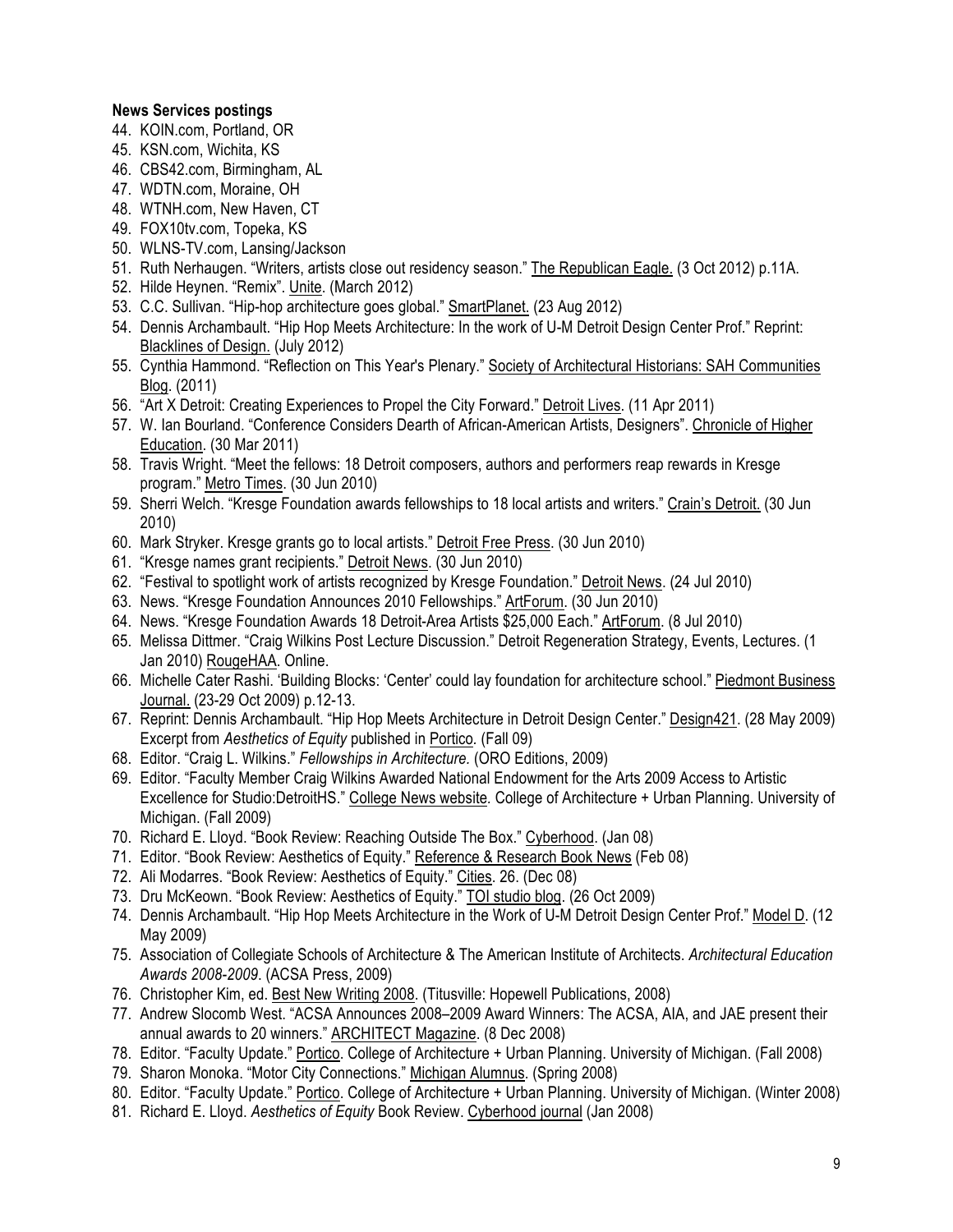- 82. Emily Sohn. "Cultural Borderlands." Intersections. Department of Cultural Studies and Comparative Literature. University of Minnesota. (Fall 2007)
- 83. Editor. "Faculty Update." Portico. College of Architecture + Urban Planning. University of Michigan. (Fall 2007)
- 84. Editor. "Work and Play." Detroit Teacher. v.45, n.10. (30 June 2007)
- 85. Dennis Archambault. "The Urban Design Lab." Model D. (7 Feb. 2006)
- 86. Editor. "Faculty Update." Portico. College of Architecture + Urban Planning. University of Michigan. (Winter 2007)
- 87. Nathan Hill. "Revealing Male Bodies review." The Journal of Speculative Philosophy. v.18, n.2. (2004)

### **CITES OF SCHOLARSHIP** (known)

- 1. Magdalena J. Zaborowska. *Me and My House: James Baldwin's Last Decade in France*. (Durham: Duke University Press, 2018)
- 2. Nicholas Gamso. "Kara Walker Answers the Urban Question." Social Text. v.35, n.4. (2017)
- 3. Kate Taylor-Jones. "Handbags, Sex, and Death: Prostitution in Contemporary East Asian Cinematic Urban Space." *Prostitution and Sex Work in Global Cinema*. Danielle Hipkins, Kate Taylor-Jones, eds. (Palgrave Macmillan, 2017)
- 4. Kimberly Juanita Brown. "At the Center of the Periphery: Gender, Landscape, and Architecture in 12 Years a Slave." The Global South. v.11, n.1 (2017)
- 5. Lynne Horiuchi & Anoma Pieris. "Temporal Cities: Commemoration at Manzanar, California and Cowra, Australia." Asian Diasporic Visual Cultures and the Americas. v.3, i.3 (2017)
- 6. Amber Wiley. "Mario Gooden. Dark Space: Architecture, Representation, Black Identity." Book Review. Journal of the Society of Architectural Historians. v.76, n.2. (2017)
- 7. Kellie Jones. *South of Pico: African American Artists in Los Angeles in the 1960s and 1970s*. (Duke University Press, 2017)
- 8. Christopher James Cox, Mirko Guaralda. "Public Space for Street-Scape Theatrics. Guerrilla Spatial Tactics and Methods of Urban Hacking in Brisbane, Australia." Journal of Public Space. v.1, n.1 (2016)
- 9. Jonathan W. Marshall. "Staging Critical History Within the Space of the Beat or What Cultural Historians Can Learn From Public Enemy, NTM, MC Solaar & George Clinton." Medianz: Media Studies Journal of Aotearoa New Zealand 15.1 (2016)
- 10. Żaneta Jamrozik. "Everything I Love: Sensuous homelands as a way of experiencing history through hip-hop films." Studies in Eastern European Cinema (2016)
- 11. Kymberly N. Pinder. *Painting the Gospel: Black Public Art and Religion in Chicago*. (University of Illinois Press, 2016)
- 12. Egbert Alejandro Martina, Patricia Schor, Daniel Mandur Thomaz. "Ordem Branca: A Racialização Do Espaço Público Reflexões Sobre O Caso Holandês." Transversos: Revista de História. v.6, n.6 (Mar 2016)
- 13. James West. "No Place Like Home: Chicago's Black metropolis and the Johnson Publishing Offices, 1942- 1975." *The Fluid Boundaries of Suffrage and Jim Crow: Staking Claims in the American Heartland*. DaMaris B. Hill, ed. (Lexington Books, 2016)
- 14. Brian D. Goldstein. "The Search for New Forms: Black Power and the Making of the Postmodern City." Journal of American History. v.103 (Sep 2016)
- 15. Lynne Horiuchi. "Mobility and Property: Japanese Americans and African Americans Coming and Going in San Francisco's Japantown." Landscapes of Mobility: Culture, Politics, and Placemaking (2016)
- 16. Geraldine Forbes Isais and Laura L. Harjo. "Social Equity and Ethics in Design of Sustainable Built Environments." Mitra Kanaani, Dak Kopec, ed. *Sustainable Built Environments: The Routledge Companion for Architecture Design and Practice: Established and Emerging Trends*. (Routledge Press, 2015)
- 17. Dorian L. McCoy, Dirk J. Rodricks. *Critical Race Theory in Higher Education: 20 Years of Theoretical and Research Innovations*. ASHE Higher Education Report. v.41, n.3 (May 2015)
- 18. Rashad Shabazz. *Spatializing Blackness: Architectures of Confinement and Black Masculinity in Chicago*. (University of Illinois Press, 2015)
- 19. Jonathan Massey and Meredith TenHoor with Sben Korsh. "Black Lives Matter." The Aggregate. v.2 (Mar 2015)
- 20. Rashad Shabazz. "Sores In The City: A Genealogy of the Almighty Black P. Stone Rangers. " *Historical Geographies of Prisons: Unlocking the Usable Carceral Past.* Karen M. Morin, Dominique Moran, eds. (2015)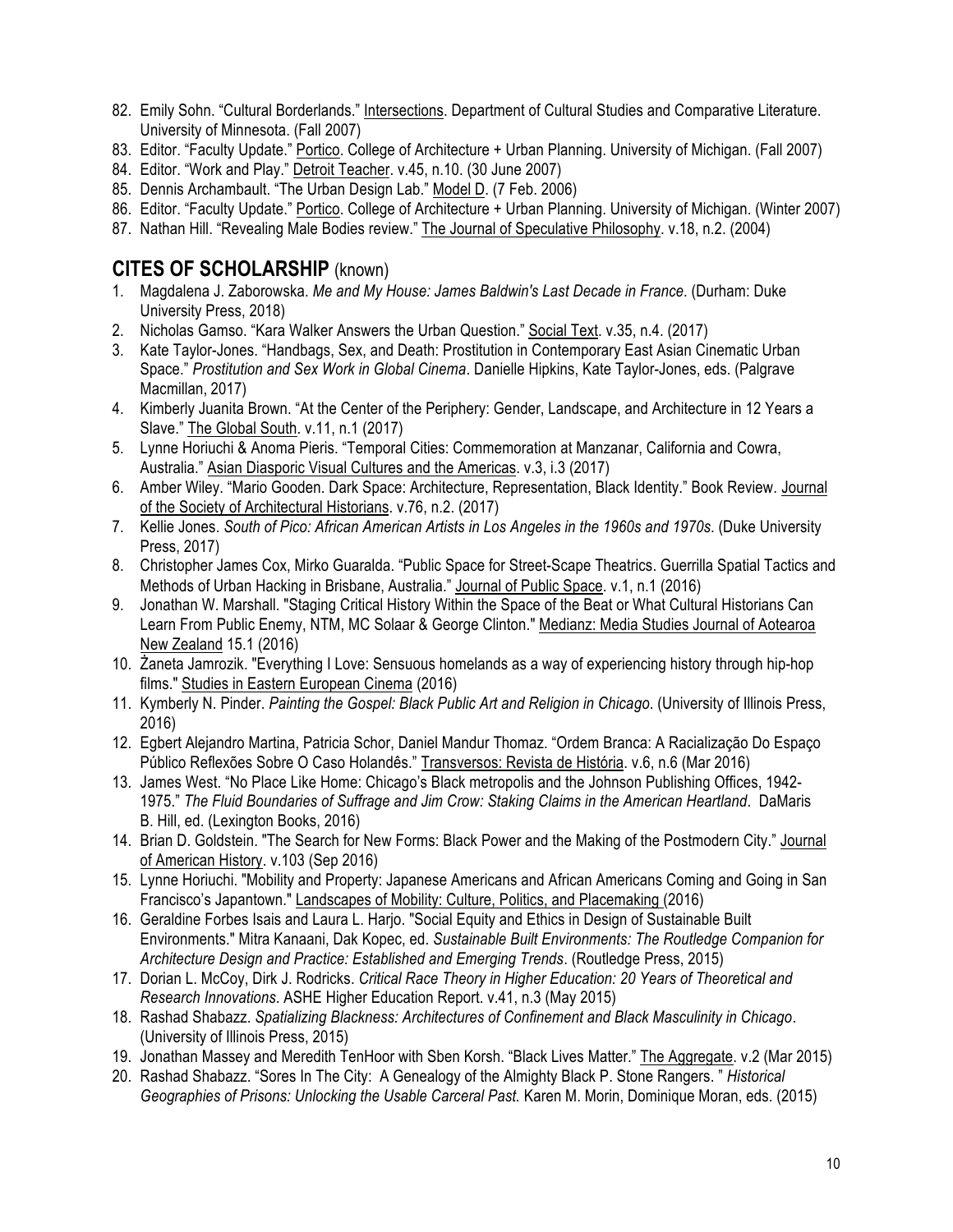- 21. Marlon M. Bailey & Rashad Shabazz. "Gender and sexual geographies of Blackness: new Black cartographies of resistance and survival (part 2)." Gender, Place & Culture: A Journal of Feminist Geography. v.21, n.4. (2014)
- 22. Amber N. Wiley. "The Dunbar High School Dilemma: Architecture, Power, and African American Cultural Heritage." Buildings & Landscapes: Journal of the Vernacular Architecture Forum. v.20, n.1. (2013)
- 23. Randa Safieh. "Identity, Diaspora, and Resistance in Palestinian Hip-Hop." *Palestinian Music and Song: Expression and Resistance since 1900*. (Indiana University Press, 2013)
- 24. Rashad Shabazz. "Masculinity and the mic: Confronting the uneven geography of hip-hop." Gender, Place & Culture: A Journal of Feminist Geography. 21.3 (2014)
- 25. Marlon M. Bailey. "Engendering Space: Ballroom culture and the spatial practice of possibility in Detroit." Gender, Place & Culture: A Journal of Feminist Geography. (May 2014)
- 26. Gaarith Williams. "Izwe Lethu!: Visions of decoloniality through the re-imagining of electrical services." (2014)
- 27. Julieanna Preston. "Surface Demonstrations, Neutral, Not So." *The Handbook of Interior Architecture and Design*. Graeme Brooker, Lois Weinthal, ed. (Bloomsbury Academic, 2013)
- 28. Mervi Tervo. "Tila ja paikka suomalaisissa räp-musiikkivideoissa." Alue ja ympäristö 41.2 (2012)
- 29. Muna Jamil Shami. "Towards a Critical Pedagogy of Possibility: Hip Hop and Spoken Word by Arab-Americans as Cultural Action for Freedom." *Hip-Hop(e): The Cultural Practice and Critical Pedagogy of International Hip-Hop.* Brad J. Porfilio and Michael J. Viola, ed. (P. Lang, 2012)
- 30. Bettina Carbonell. "Race/Relations, Acts of Discernment, and Ethical Inquiry in Charles W. Chesnutt's 'The House behind the Cedars'." African American Review. v.45, n.4. (Winter 2012)
- 31. Katie Hogan. "Green Angels in America: Aesthetics of Equity." The Journal of American Culture. v.35. (2012)
- 32. Anna M. Dempsey. "Telling the Girl's Side of the Story: Heterotopic Spaces of Femininity in Iranian Film." Comparative Studies of South Asia, Africa and the Middle East. v.32, i.2 (2012) p.374-390.
- 33. Erin Winkler. *Learning Race, Learning Place: Shaping Racial Identities and Ideas in African American Childhoods.* (Rutgers University Press, 2012)
- 34. Greig Crysler, Stephen Cairns, Hilde Heynen, eds. *The SAGE Handbook of Architectural Theory*. (SAGE Publications, 2012)
- 35. Walter S. Gershon. "Introduction: Towards a Sensual Curriculum." Journal of Curriculum Theorizing. v.27, n.2. (2011)
- 36. Ronit Eisenbach. "The Pedagogy and Practice of Placing Space: Architecture, Action, Dimension." *Feminist Practices: Interdisciplinary Approaches to Women in Architecture*. Lori A. Brown, ed. (Ashgate, 2011)
- 37. Port Gibson. "A Pedagogy of Promise: The Role of Culturally Relevant Pedagogy in Improving Academic Success in African American Students." 2011 Ruth Searcy Literacy Conference Monograph. (2011).
- 38. Geoff Olson. "Decadence A meandering walk on the wild side." Common Ground. (11 Jul 2010)
- 39. Johana Londoño. "Latino Design in an Age of Neoliberal Multiculturalism: Contemporary Changes in Latin/o American Urban Cultural Representation." Identities: Global Studies in Culture and Power, Special Issue: Race and the Cultural Spaces of Neoliberalism*.* v.17, i.5. (2010)
- 40. Thorsten Botz-Bornstein. *The Cool-Kawaii: Afro-Japanese Aesthetics and New World Modernity.* (Lexington Books, 2010)
- 41. Work cited in the paper "Hip Hop and Architecture: The particles of hip-hop, its cultural demographics and its relationship to space." Paper submitted for 2010 ACSA annual meeting.
- 42. Diane Harris. "That's Not Architectural History! or What's a discipline for?" Society of Architectural Historians of Great Britain Newsletter. n.100 (2010)
- 43. Frank Michael Munoz. "Critical Race Theory and the Landscape of Higher Education." The Vermont Connection. v.30 (2009)
- 44. Benjamin Flowers, Ph.D. "Illuminating the Invisible: Race + Space in Architectural Pedagogy". Journal of History and Culture. v.1, n.2 (Summer 2009)
- 45. Sean O'Toole. "The Hip-Hop architect." ENJIN Magazine. (8 Dec 2009)
- 46. Dell Upton. "Sound as Landscape." Landscape Journal*.* v.26. i.1. (2007) p.24-35.
- 47. Michael Hoyler and Christoph Mager, "*Hip Hop ist im Haus*: Cultural policy, community centres, and the making of hip-hop music in Germany," *Built Environment* (2005)
- 48. Adam J. Banks. *Race, Rhetoric, and Technology: Searching for Higher Ground*. (Routledge, 2005)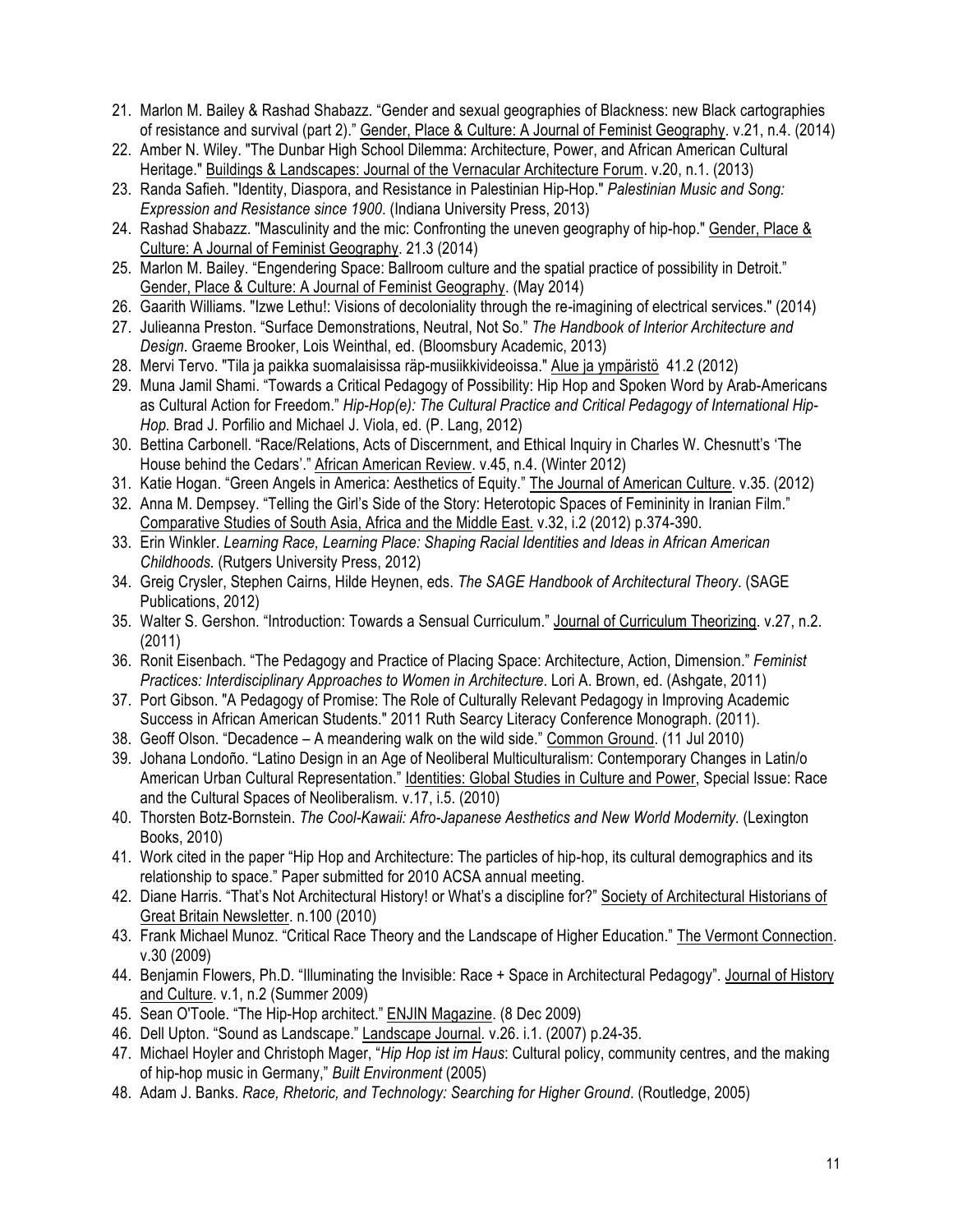- 49. Jabari Garland. "Flow-tektoniks: Remixing Architecture to a Hip Hop Beat." *93rd ACSA Annual Meeting Proceedings: The Art of Architecture/The Science of Architecture*. Renata Hejduk & Harry Van Oudenallen, ed. (Washington, DC: ACSA, 2005)
- 50. "(W)Rapped Space: The Architecture of Hip Hop" (JAE 2000) included in the 2004 "State of the Field: Studies of Identities in Modern Architecture" International Literature Review by Carol H. Krinsky, NYU. (2004)
- 51. Kristina Toth, "Looking for Hip Hop: Seeing the Body Communicate in Everyday Social Encounters and Visual Commodity Culture." Yale Journal of Sociology. (2002)

# **INTERVIEWS/QUOTES**

- 1. Ron Bernas. "Get to know Craig Wilkins '85: An activist architect." Forever Titan. (7 Sep 2017)
- 2. Nina Feldman. "Confronting Urban Design's Diversity Crisis With a Return to Black Places." Next City. (17 Apr 2017)
- 3. Daniel Grant. "The Alternative Art School Movement." International Sculpture Center. (18 Jan 2017)
- 4. Brentin Mock. "The Birth of the Bronx's Universal Hip Hop Museum." The Atlantic. (11 May 2016)
- 5. Stephen Garrett Dwyer. "Tie A Green Ribbon Around Grit: An interview with Craig L. Wilkins." Infinite Mile. (8 Jul 2014)
- 6. Louis Aguilar. "Kahn architects rebuilding foundations of iconic firm." Detroit News. (2 Jul 2014)
- 7. Roberta M. Feldman, Sergio Palleroni, David Perkes and Bryan Bell. Wisdom From The Field: Public Interest Architecture in Practice. A Guide to Public Interest Practices in Architecture*.* Funded by American Institute of Architecture's 2013 Latrobe Prize.
- 8. Sofia Murad. "Reconsider Detroit." Utrikesperspektiv. (7 Nov 2012)
- 9. Julia Galef. "Beyond Pruitt-Igoe." Architect's Newspaper. (8 Apr 2009)
- 10. Bill Dow. "Roger Margerum & the Magic of the 45-Degree Polygon." Detroit Home Magazine*.* (Fall 2008)
- 11. Fabio Lucas. "A Gestao do Territorio." Recife Antigo, Recife Moderno*.* (March 2007)
- 12. Dee Mann. "Diversity: Architecture, Urban Design & Community Planning." Twin Cities United Way Magazine. (Mar 2005)
- 13. Chris Hume. Film "Red State Road Trip 2". Episode entitled, "DAY NINE: Detroit: Necropolis reborn...Could this be the city of the future?" Released (7 Jul 2008)

### **WORK / SCHOLARSHIP EMPLOYED AS RESEARCH FOUNDATION**

#### CONFERENCE PAPERS

- Whitten Overby. "Miss Representations: No Room for Blackness or Feminism on Mad Men's Sets." Flow: Forum on Television and Media Conference. University of Texas, Austin. (Sep 2016)
- Egbert Alejandro Martina, Processed Life, and Patricia Schor. "White Order: Racialization of Public Space in the Netherlands." Paper presented at the RC21 International Conference on "The Ideal City: between myth and reality. Representations, policies, contradictions and challenges for tomorrow's urban life." Urbino, Italy (Aug 2015)
- Christopher Cox & Mirko Guaralda. "Public Space For Street-Scape Theatrics: Guerrilla spatial tactics and methods of urban hacking in Brisbane, Australia." In Luisa Bravo (Ed.) *Past Present and Future of Public Space* – International Conference on Art, Architecture and Urban Design. Bologna, Italy (2014)

#### DESIGN THESES

- DeShawn Jackson, School of the Art Institute, Chicago (2015)
- Edward Glover, Hampton University, Hampton, VA (2014)
- Sarah Courtney, Victoria University, Wellington, New Zealand (2012)
- Michael Coyler, Catholic University, Washington DC (2011)
- Dawn Hicks, University of NC-Charlotte, Charlotte (2010)
- Dina Soliman, Sheridan College, Oakville, Ontario (2010)
- Jabari Garland, Miami University, Ohio (2006)
- Amanda M. Faehnle, University of Cincinnati (2002)
- Pat White, Dalhousie University, Halifax, Nova Scotia (2001)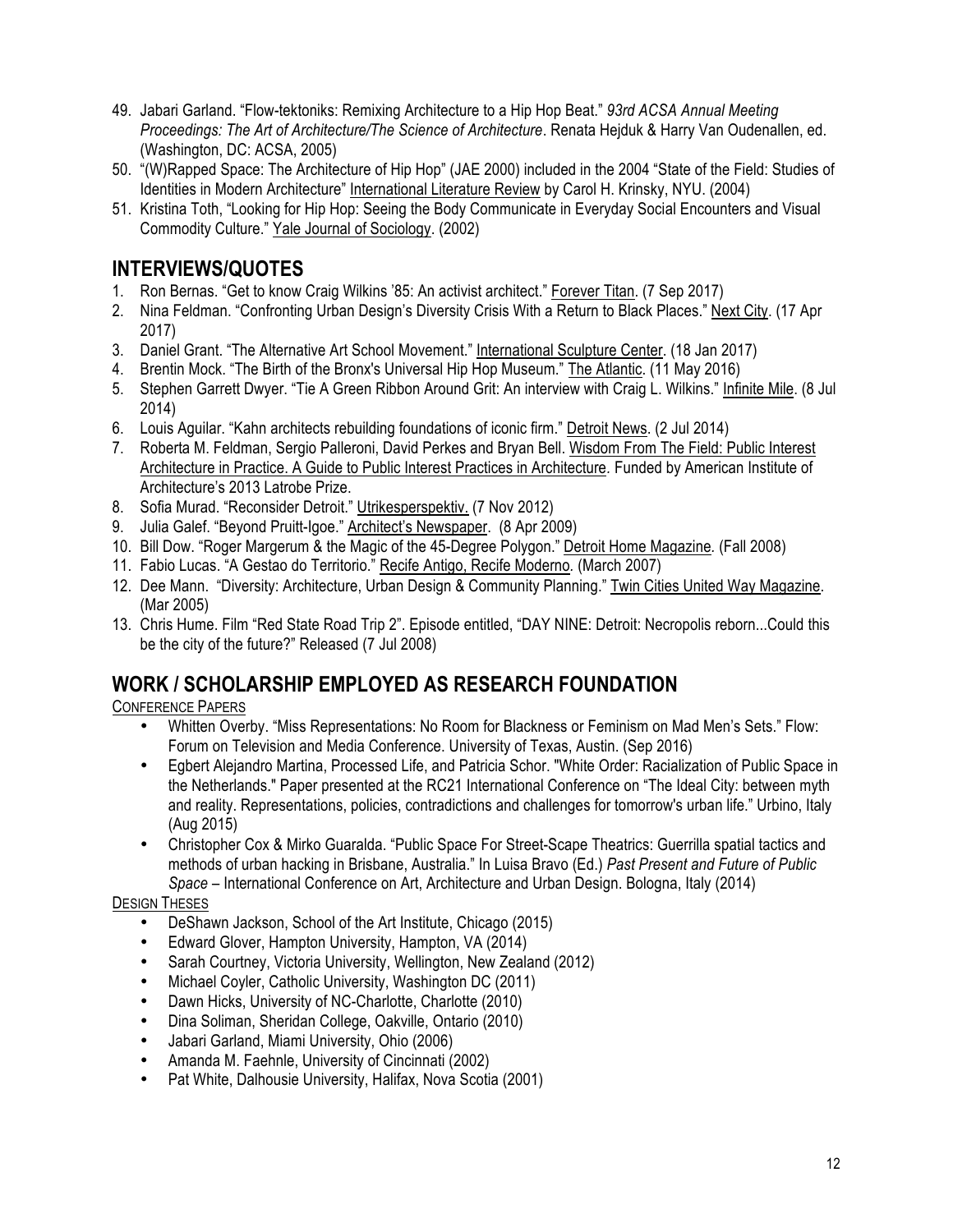#### RESEARCH THESES

- Kiera Mary Galway. *Sounding Spaces: Exploring interactions among space, place, music and identity in a Canadian community choir.* Thesis. Music Education. Graduate Department of Music. University of Toronto. CA (2017)
- Timothy Maton. "Race Mindedness in the Physical Architecture of Winnipeg's Former Civic Auditorium." University of Manitoba. MA (2015)
- Flora Mutere-Okuku. "Bright Lights, Big Cities: Embracing Indigenous Design In Urban Spaces." Technical University of Kenya (2015)
- Rosalind Hutchinson. "Rap and Resistance: Visions of self and society in American, African, and French Hip Hop Music." University of New Mexico. MA (2013)
- Aileen Renee Strickland. "My School and Me: Exploring the relationship between school environment and student identity." University of Minnesota. MS (2012)
- Katherine Prater. "Invisible Under Our Feet: A Community's History of Physical and Ideological Exclusion." University of Virginia. MA (2011)
- Sade Marie Young. "Southern-Playalistic-Hiphop-Spaceship-Music." Bowling Green State University. MA (2011)
- Nikolas Hill. "Developmental Dyspraxia: Architectu(Re)sponse." Thesis. School of Architecture and Interior Design. College of Design, Architecture, Art, and Planning. University of Cincinnati. MA (2010)

#### **DISSERTATION**

- Meredith Elaine Davis. *Everyday men, Extraordinary hustles: Southern black masculinity in Memphis, Tennessee*. Women's and Gender Studies. Rutgers, The State University of New Jersey, NJ (2017)
- Gregory Stephen Wells Clinton. *The Architecture of Safety: Bunker Mentalities and the Construction of Safe Space in America*. Cultural Studies and Comparative Literature. SUNY Stony Brook (2017)
- Melanee C. Harvey. *"Upon this Rock": Architectural, material, and visual histories of two Black Protestant churches,1881-1969*. Graduate School of Arts and Sciences. Boston University (2017)
- Jennifer Baltzer-Lovato. *Sound, Gender, Individual Will, And The Body In Nineteenth-Century British Literature*. University of Minnesota (2017)
- Doñela C. Wright. *The Home as Refuge: locating Homeplace Theory within the Afrocentric paradigm.*  Africology & African American Studies. Temple University (2016)
- Shawn Brigman. *Suméš in the Built Environment: An Unobtrusive Content Analysis of the Colonization and Decolonization of Spokane Indian Architectural Space in Spokane, Washington*. Gonzaga University (2015)
- Lisa Marie Bowler. *Theatre Architecture as Embodied Space: A Phenomenology of Theatre Buildings in Performance*. Ludwig-Maximilians-Universit Munchen (2015)
- Sky Euton Kennen Wilson. *A Revolutionary Resolution of Time and Space: The Challenge to Revive and Revise Black Power.* Washington State University (2014)
- Douglas Sadao Ishii. *Dissembling Diversities: On "Middled" Asian Pacific American Activism and the Racialization of Sophistication*. University of Maryland (2014)
- Michael Burns. *The Rhetorics of Community Space: Critical Events in Champaign-Urbana's Black Freedom Movement.* University of Illinois at Urbana-Champaign (2013)
- Helen Morgan Parmett. *Down in the Treme: Media's Spatial Practices and the (Re) Birth of a Neighborhood After Katrina*. University of Minnesota (2012)
- Tanner Higgin. *Gamic Race: Logics of Difference in Videogame Culture*. University of California, Riverside (2012)
- Daniel Parker Dickinson. *Blue Skies: An Interactive Soundscape Composition*. Department of Music. University of Miami (2012)
- Tanner Matthew Higgin. *Gamic Race: Logics of Difference in Videogame Culture.* Department of English. University of California, Riverside (2012)
- Heinrich Kammeyer. *Reciprocity in the evolution of self through the making of homes-as-artifacts: a phenomenological study of the BaSotho female in her vernacular architecture*. Department Architecture. University of Pretoria (2011)